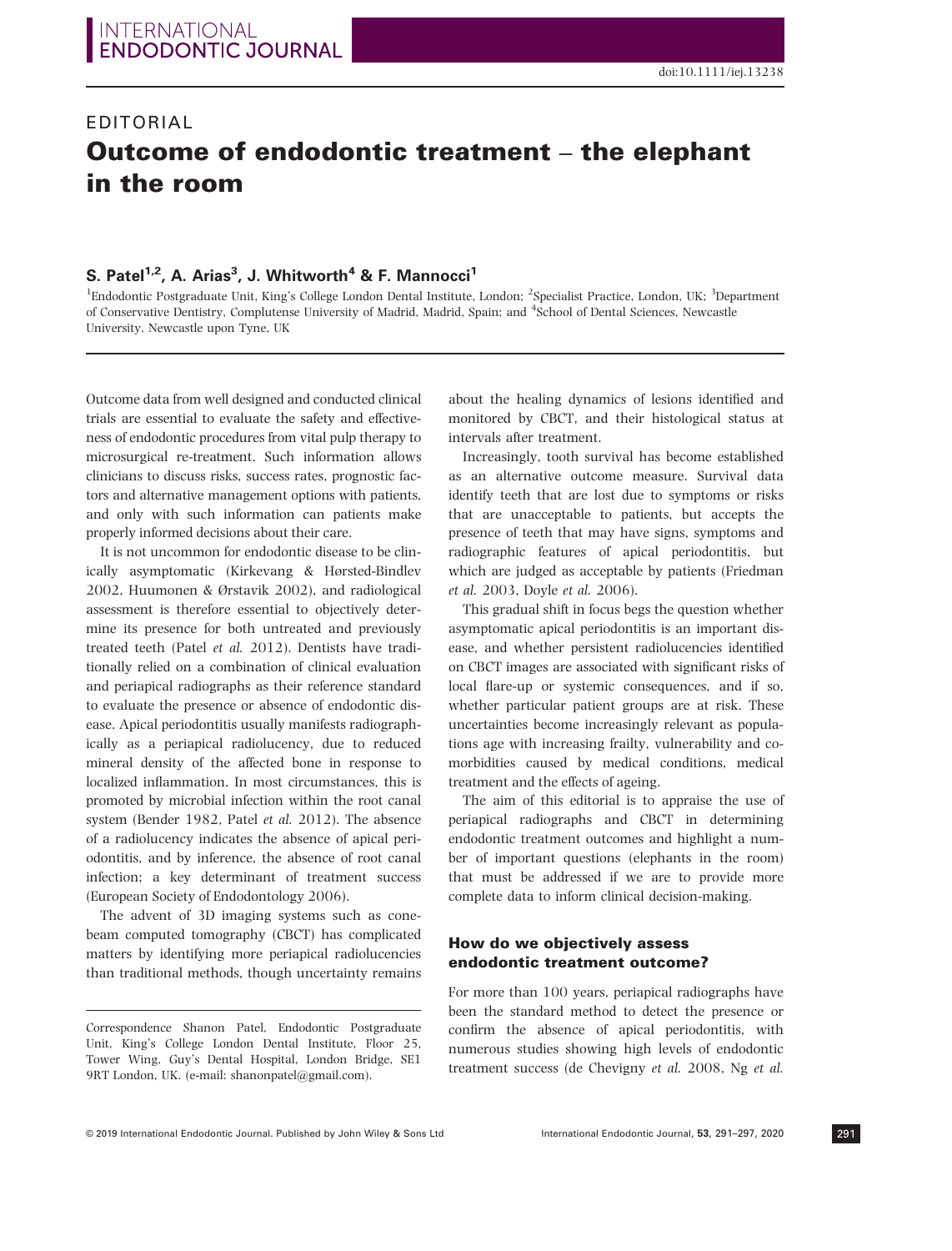2011, Patel et al. 2012). Despite the simplicity and objectivity of traditional radiographic methods, and the acquisition of readily quantified data, the limitations of 2D images are well recognized (Bender & Seltzer 1961, Brynolf 1967, Kanagasingam et al. 2017a). Periapical radiolucencies may be missed and/or under-estimated due to the superimposition of overlying cortical bone and/or geometric distortion. Despite this, not one outcome study using periapical radiographs has acknowledged their limited sensitivity or questioned the accuracy of the outcome assessment (Wu et al. 2009).

Over the last two decades, the use of small field of view (FOV) CBCT has steadily increased in endodontics (Setzer et al. 2017). Clinical studies have shown 11– 39% and 20–34% increased detection of periapical radiolucencies with CBCT compared to periapical radiographs in teeth treatment planned for primary and secondary endodontic treatment respectively (Table 1). Live animal and human cadaver studies have confirmed the enhanced accuracy of CBCT in detecting periapical radiolucencies that may not be visible on periapical radiographs (Paula-Silva et al. 2009, Kanagasingam et al. 2017b, Kruse et al. 2019). The recent observation from a human cadaver study that approximately 20% of roots with canal fillings and histologically 'healthy' periapical tissues may have been judged as diseased on CBCT (Kruse et al. 2019) provides an incomplete picture as the original periapical status of the teeth examined was unknown. This study does, however, point to the potential dangers of over-treating previously root filled teeth that have radiolucencies identified on CBCT images. Lesions may simply take longer to resolve completely when monitored by 3D imaging techniques.

In an outcome study conducted 12 months after primary root canal treatment, Patel et al. (2012) reported that 87% of periapical radiolucencies had healed (i.e. complete resolution) on PR, compared with 62.5% on CBCT images. Ninety-five percent of periapical radiolucencies were judged to be healing (i.e. periapical radiolucencies reducing in size) on periapical radiographs, compared with 84.7% on CBCT images. For teeth with no preoperative apical periodontitis, CBCT images revealed periapical radiolucencies in 17.6% of cases, compared with just 1.3% on periapical radiographs. The difference was highly significant. However, for teeth with preoperative apical periodontitis, the difference was not statistically significant, with 13.9% failures observed on CBCT images and 10.4% on periapical radiographs.

Using the same methodology to assess the 12-month outcome of root canal re-treatment, 93% of periapical radiolucencies were judged to be healing on periapical Table 1 Clinical studies comparing the detection of periapical periapical radiolucencies between CBCT and periapical radiographs in untreated and endodontically treated teeth. CBCT images revealed a greater prevalence of periapical radiolucencies when compared to periapical radiographs (11– 39%) (from Patel et al. 2019b)

|                                          | $CBCT$ >        |                    |  |  |
|------------------------------------------|-----------------|--------------------|--|--|
|                                          | PR (%)          | Teeth              |  |  |
| Primary endodontic treatment             |                 |                    |  |  |
| Estrela et al. (2008)                    | 39              | 83 (untreated)     |  |  |
| Patel et al. (2012)                      | 28              | 151 (untreated)    |  |  |
| Abella et al. (2012)                     | 11              | 128 (irreversible) |  |  |
| Abella et al. (2014)                     | 19              | 161 (non-vital)    |  |  |
| Secondary endodontic treatment           |                 |                    |  |  |
| Lofthag-Hansen et al. (2007)             | 20              | 46 (re-rct)        |  |  |
| Estrela et al. (2008)                    | 28              | 1425 (re-rct)      |  |  |
| Low <i>et al.</i> (2008)                 | 34              | 74 (re-rct)        |  |  |
| Bornstein et al. (2011)                  | 26              | 38 (re-rct)        |  |  |
| Cheung et al. (2013)                     | 30              | $60$ (re-rct)      |  |  |
| Venskutonis et al. (2014)                | 25              | 35 (re-rct)        |  |  |
| Davies et al. (2015)                     | 30              | 100 (re-rct)       |  |  |
| Uraba et al. (2016)                      | 21              | 178 (re-rct)       |  |  |
|                                          | $CBCT$ >        |                    |  |  |
|                                          | radiographs (%) | Teeth              |  |  |
| Primary + Secondary endodontic treatment |                 |                    |  |  |
| Weissman et al. (2015)                   | 22              | 67 (untreated      |  |  |
|                                          |                 | + re-rct)          |  |  |

radiographs, compared with 77% on CBCT. Healed rates were 78% with periapical radiographs and 61% with CBCT (Davies et al. 2016). Though the recall intervals were short in both studies, there was a higher detection of radiographic signs of post-endodontic disease in molar teeth with CBCT. It is again uncertain how outcomes would change following longer-term recall.

Recently, the 12-month data from three primary and secondary root canal treatment outcome studies involving 354 teeth, identified signs of healing in 90% of anterior, premolar and molar teeth on periapical radiographs (Al Nuaimi et al. 2018). These figures are comparable to previous studies (de Chevigny et al. 2008, Ng et al. 2011). For anterior and premolar teeth, there was almost perfect agreement on lesion detection with CBCT and periapical radiographs (90%), but only 75% of molars were judged to have healed or healing lesions on CBCT (Al Nuaimi et al. 2018). This difference in outcome was primarily associated with the larger number of pre-treatment (baseline) radiolucencies detected with CBCT (188 with periapical radiographs vs 264 with CBCT in a cohort of 346 teeth).

The increased number of radiolucencies associated with molar teeth observed by CBCT may indicate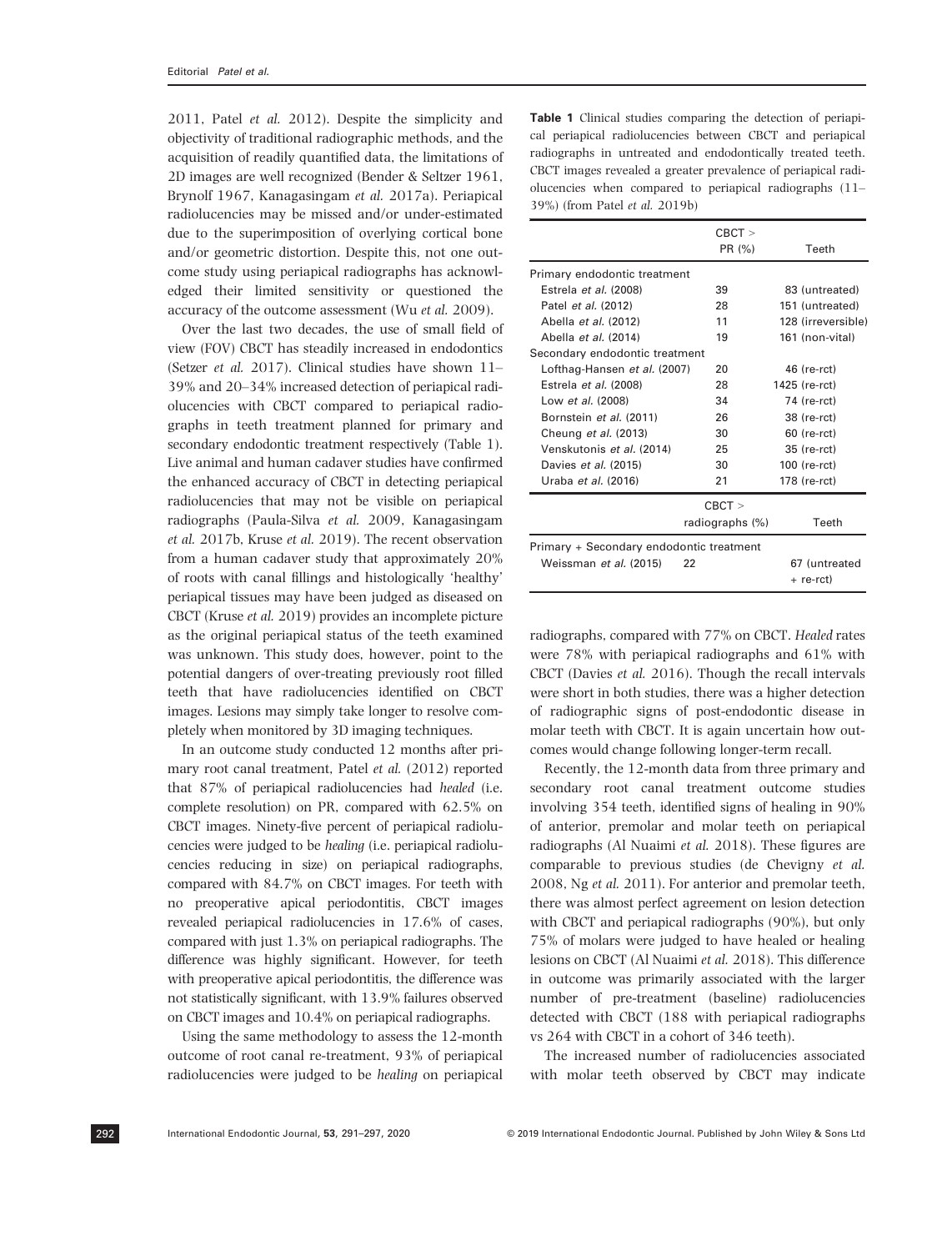delayed healing compared to observations on periapical radiographs. However, when data from two outcome studies on primary and secondary root canal treatment in posterior teeth are pooled (Patel et al. 2012, Al Nuaimi et al. 2017, 2018), there is a highly significant difference (Fisher's exact test two-tailed  $P = 0.0063$ ) between the number of new, enlarging and unchanged radiolucencies detected with CBCT images compared to periapical radiographs, indicating increased radiographic signs of post-endodontic disease detected by CBCT (Table 2), at least at 12-month follow-up. These differences in detection rates between periapical radiographs and CBCT in the posterior region are largely attributed to anatomical noise resulting in periapical radiolucencies being hidden from detection on periapical radiographs. What remains uncertain once again is the progress of such lesions over longer-term recall intervals.

Based on current evidence, periapical radiographs combined with clinical evaluation of signs and symptoms is appropriate for routine outcome assessment in anterior and premolar regions, both in clinical practice and in clinical trials. However, given the obvious lack of sensitivity of periapical radiographs in detecting radiolucencies in the molar region, it may be questioned whether researchers should still advocate their use as the gold standard method of assessing treatment outcomes in clinical trials.

## Should CBCT be used routinely to diagnose and assess the outcome of endodontic treatment in molar teeth?

At the present time, small FOV CBCT cannot be recommended for the routine assessment of endodontic treatment outcomes. However, in specific situations it may be relevant, particularly in the management of posterior teeth, for example where apical periodontitis is suspected but not revealed on periapical radiographs.

In vital pulp therapy, Hashem et al. (2015) examined molar teeth with reversible pulpitis by periapical radiographs and CBCT pre-treatment and 12 months post-treatment. Diagnosis and treatment planning were determined solely on the basis of clinical examination and assessment using periapical radiographs, and clinicians gained access to the pre-treatment CBCT only when they assessed the outcome of treatment. At 12-month follow-up, use of periapical radiographs identified 90% of cases was successful, compared to 65% with CBCT, judged by the presence or absence of a lucency. For teeth with preoperative apical periodontitis identified by CBCT, 37% were successful at 12 months, compared with 84% where no lesion had been identified by CBCT. The exclusion of teeth with such preoperative CBCT-detected radiolucencies from a successive clinical trial on deep caries management was associated with improved success rates (Ali et al. 2018). These findings suggest that CBCT may be helpful for the assessment of teeth being considered for vital pulp therapy to detect potential 'hidden' radiolucencies which may not be detected on periapical radiographs and which may reflect a less advantageous pulpal status.

There is growing evidence that CBCT imaging improves diagnostic accuracy, decision-making and/ or change/enhances treatment planning (Ee et al. 2014, Davies et al. 2016, Rodríguez et al. 2017a,b). A recent study has also revealed that the additional information gained from CBCT images reduced the stress levels of a cohort of clinicians treating molar teeth and also improved the radiographic quality of root fillings; a factor that has long been associated with treatment outcome (Patel et al. 2019a). However, further research is needed to assess whether such observations are true for all clinicians, especially those with no previous experience of working with CBCT. Uncertainties also remain on the impact of preoperative CBCT scans on improving clinical safety and efficacy, and how these factors impact on

Table 2 Pooled data of posterior teeth from Patel et al. (2012) and Al Nuaimi et al. (2017)

|                        | New radiolucencies<br>Enlarged radiolucencies<br>Unchanged radiolucencies | Resolved radiolucencies<br>Reduced radiolucencies<br>No radiolucencies before treatment and at recall |
|------------------------|---------------------------------------------------------------------------|-------------------------------------------------------------------------------------------------------|
| Periapical radiographs | 18                                                                        | 207                                                                                                   |
| <b>CBCT</b>            | 38                                                                        | 187                                                                                                   |

The increased failure rate in the CBCT assessment of posterior teeth is caused by the larger number of new, unchanged and enlarged radiolucencies detected on CBCT images.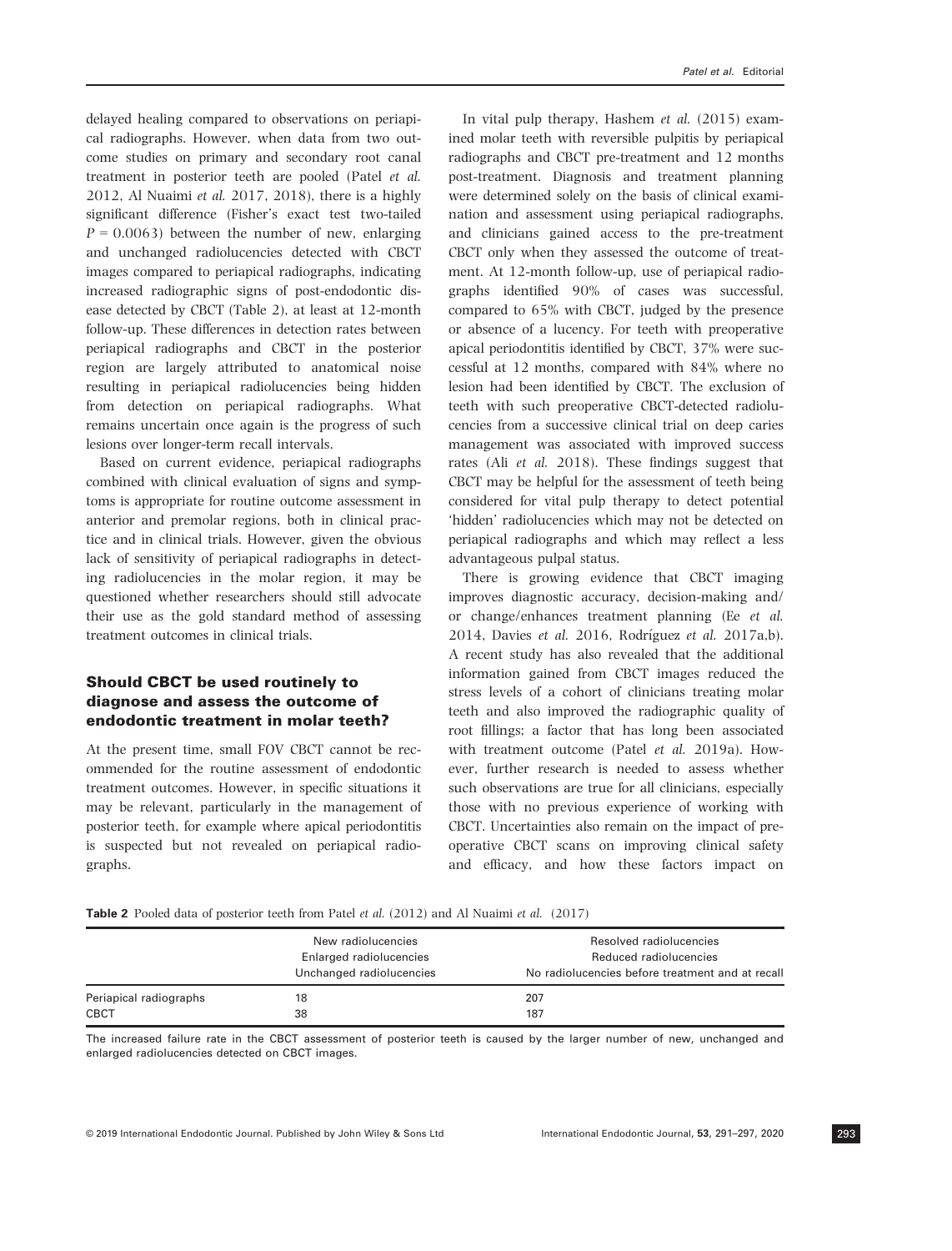treatment outcomes in terms of periapical health, tooth survival, reduced disease risk and patient satisfaction.

The benefits of CBCT must always be balanced with concerns for radiation protection and this may be enhanced by guidelines to minimize dose (European Society of Endodontology 2019). The effective dose of small FOV (<5cm) CBCT scans can be 3-20 times higher when compared to periapical radiographs depending on the scanner used, exposure parameters and the resolution setting. The quality of reconstructed CBCT images varies considerably between small FOV scanners, which in turn has an impact on the diagnostic accuracy of detecting apical periodontitis (Patel et al. 2019b). Radiation protection agencies and/or maxillofacial radiology societies should be encouraged to study the impact of image quality and artefacts on diagnostic accuracy and ultimately provide clear and evidence-based guidelines on dose reduction protocols and image quality for small FOV CBCT scans.

### Classification of outcome

The European Society of Endodontology Quality Guidelines (European Society of Endodontology 2006) emphasize the role of periapical radiographic healing in determining treatment success. When a periapical radiolucency has diminished but not completely resolved within 4 years, the outcome is considered 'unfavourable', requiring discussion of further treatment. Such judgements are based on the interpretation of periapical radiographs. The healing dynamics of periapical radiolucencies monitored by CBCT are not addressed, and the likely presence of more persistent periapical radiolucencies at 4 years compared with those identified on periapical radiographs begs the question whether 4 years is an appropriate cut-off for monitoring with CBCT or if longer periods of monitoring are indicated before considering further intervention.

Although the accuracy of CBCT in detecting apical periodontitis associated with endodontically treated and non-endodontically treated teeth with moderate to severe inflammation is around 90%, the accuracy for detecting mildly inflamed or healthy periapical tissues is lower in root filled teeth (70-80%) (Kanagasingam et al. 2017b, Kruse et al. 2019). The pathological nature of such radiolucencies and the risks they may present to healthy and vulnerable individuals remains uncertain, with only a limited number of cadaveric studies correlating radiolucencies identified by CBCT with histopathological findings. Periapical radiolucencies that persist but are healing slowly may reasonably be defined as 'healing' rather 'unfavourable' as defined by current guidelines when judged 4 years after treatment (European Society of Endodontology 2006).

Definitions of outcome are also relevant to patient decision-making, notably between endodontic treatment and implant replacement, where survival data reveal that restored endodontically treated teeth have comparable survival rates to restored implants, and where both modalities of treatment may be associated with varying degrees of periapical or peri-implant inflammation (Doyle et al. 2006, Ng, et al. 2010). The true local and systemic risks of apical periodontitis and peri-implantitis are yet to be fully elucidated.

As populations age with increasingly complex comorbidities and as the effectiveness of antibiotic treatment becomes less certain, the systemic risks of acute and chronic dental infections must not be dismissed. Case reports identify risks of sepsis associated with infected teeth in susceptible individuals (Newman 1996, Olsen & van Winkelhoff 2014, Oriol et al. 2015), and work continues on other systemic associations (Aminoshariae et al. 2017), including the elevation of inflammatory mediators associated with endodontic infections and endothelial dysfunction (Cotti et al. 2011). Potential patient vulnerability is illustrated by the greatly increasing numbers of patients undergoing joint replacement (National Joint registry 15th Annual Report 2018), organ transplantation (Organ Donation & transplantation activity report 2018/2019) and immunosuppressive treatments for neoplastic disease. Post-transplantation sepsis from a suspected dental source was, for example, acknowledged in 27% of surveys of dental care protocols among US organ transplant centres and 80% of the respondents routinely requested a pre-transplant dental evaluation (Guggenheimer et al. 2005). Patients and their medical teams may justifiably seek advice on asymptomatic periapical lesions, whether identified on periapical radiographs or 3D images (Rustemeyer & Bremerich 2007, Olsen & van Winkelhoff 2014).

Further research is necessary to understand the nature of periapical radiolucencies identified on periapical radiographs and CBCT images and if there are any patient groups that are at special risk (Shendi et al. 2018). It may be that minimalist definitions of treatment success, such as tooth survival are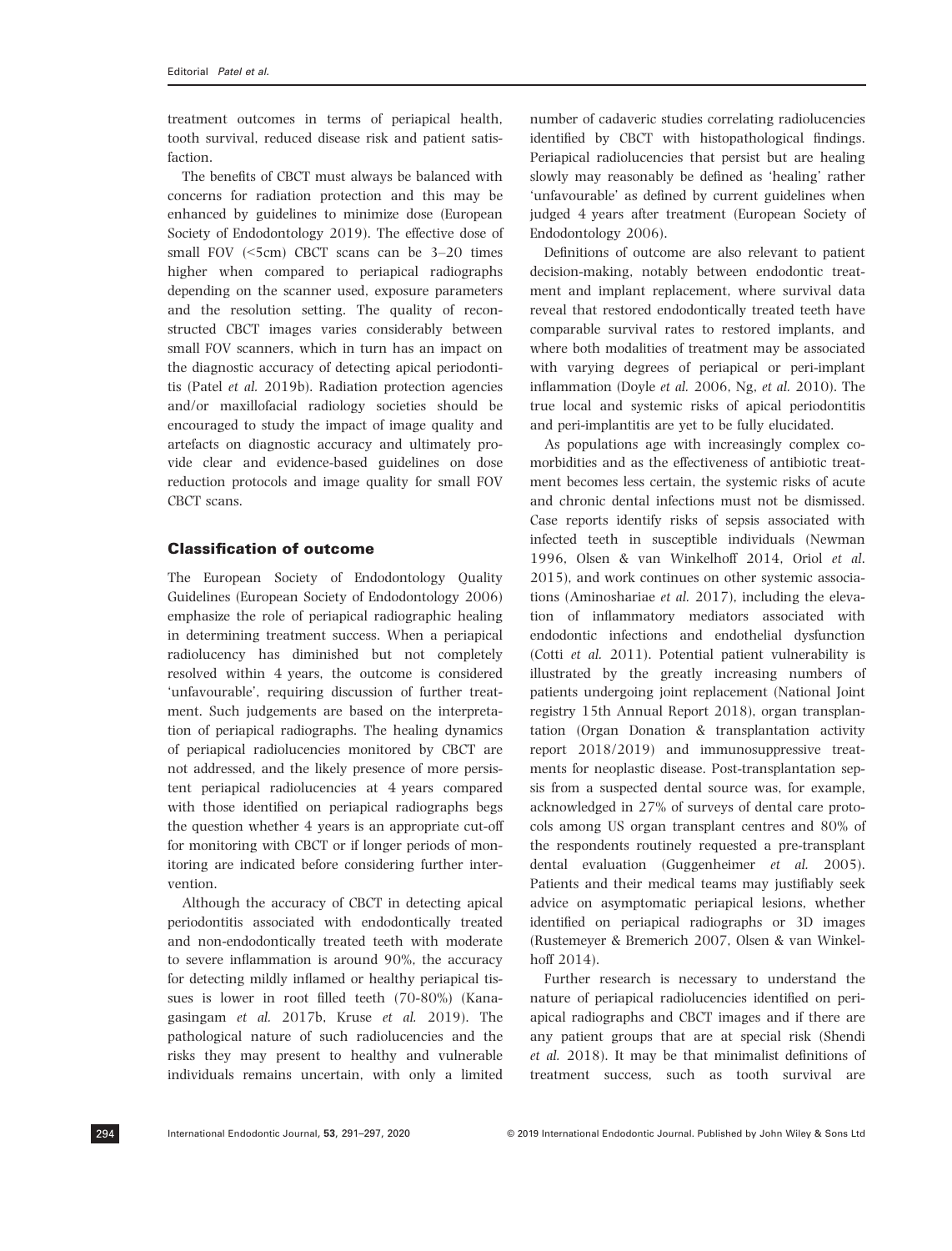insufficient to identify and manage risks. Equally, greater certainty is required on periapical radiolucencies that are resolving slowly, and whether they are likely to become a risk in susceptible patients. Other parameters related to quality of life and patient perceptions should also be considered in the decisionmaking process before planning further treatment (Liu et al. 2014, Leong & Yap 2019).

#### Conclusion

The practice of judging endodontic outcomes on the basis of periapical radiographs may be insufficient to provide the answers that dentists and their patients need. Equally, if apical periodontitis is a significant disease in terms of local and systemic risks, then minimalist, patient-based outcomes such as tooth survival may be insufficient.

The current reality is that endodontic procedures are considered safe, effective and evidence-based to prevent and heal apical periodontitis and manage its associated risks. Endodontics must not, however, be complacent and a renewed era of scientific rigour is necessary to understand more fully the nature of the periapical radiolucencies that are detected with CBCT imaging, their healing dynamics, histological nature and risks they may present to vulnerable patient groups.

#### References

- Abella F, Patel S, Duran-Sindreu F, Mercade M, Bueno R, Roig M (2012) Evaluating the Periapical Status of Teeth with Irreversible Pulpitis by Using Cone-beam Computed Tomography Scanning and Periapical Radiographs. Journal of Endodontics 38, 1588–91.
- Abella F, Patel S, Durán-Sindreu F, Mercadé M, Bueno R, Roig M (2014) An evaluation of the periapical status of teeth with necrotic pulps using periapical radiography and cone-beam computed tomography. International Endodontic Journal 47, 387–96.
- Ali AH, Koller G, Foschi F et al. (2018) Self-Limiting versus Conventional Caries Removal: A Randomized Clinical Trial. Journal of Dental Research 97, 1207–13.
- Al-Nuaimi N, Patel S, Austin R, Mannocci F (2017) A prospective study assessing the effect of coronal tooth structure loss on the outcome of root canal treatment. International Endodontic Journal 50, 1143–57.
- Al-Nuaimi N, Patel S, Davies A, Bakhsh A, Foschi F, Mannocci F (2018) Pooled analysis of 1-year recall data from three root canal treatment outcome studies undertaken using cone beam computed tomography. International Endodontic Journal 51, 216–26.
- Aminoshariae A, Kulild JC, Mickel A, Fouad AF (2017) Association between Systemic Diseases and Endodontic Outcome: A Systematic Review. Journal of Endodontics 43, 514–9.
- Bender IB (1982) Factors influencing the radiographic appearance of bony lesions. Journal of Endodontics 23, 5– 14.
- Bender IB, Seltzer S (1961) Roentgenographic and direct observation of experimental periapical radiolucenices in bone: I. Journal of the American Dental Association 62, 152– 60.
- Bornstein M, Lauber R, Sendi P, von Arx T (2011) Comparison of Periapical Radiography and Limited Cone-Beam Computed Tomography in Mandibular Molars for Analysis of Anatomical Landmarks before Apical Surgery. Journal of Endodontics 37, 151–7.
- Brynolf I (1967) A histological and roentenological study of the periapical region of human upper incisors. Odontologisk Revy 18(Suppl 11).
- Cheung GS, Wei WL, McGrath C (2013) Agreement between periapical radiographs and cone-beam computed tomography for assessment of periapical status of root filled molar teeth. International Endodontic Journal 46, 889–95.
- Cotti E, Dessı C, Piras A et al. (2011) Association of endodontic infection with detection of an initial lesion to the cardiovascular system. Journal of Endodontics 37, 1624–9.
- Davies A, Mannocci F, Mitchell P, Andiappan M, Patel S (2015) The detection of periapical pathoses in root filled teeth using single and parallax periapical radiographs versus cone beam computed tomography - a clinical study. International Endodontic Journal 48, 582–92.
- Davies A, Patel S, Foschi F, Andiappan M, Mitchell P, Mannocci F (2016) The detection of periapical pathosis using digital periapical radiography and cone beam computed tomography in endodontically retreated teeth - part 2: a 1 year post-treatment follow-up. International Endodontic Journal 49, 623–35.
- De Chevigny C, Dao TT, Basrani RB et al. (2008) Treatment Outcomes in Endodontics: The Toronto Study-Phase 4: Initial Treatment. Journal of Endodontics 43, 514–9.
- Doyle SL, Hodges JS, Pesun IJ, Law AS, Bowles WR (2006) Retrospective Cross Sectional Comparision of Initial Nonsurgical Endodontic Treatment and Single-Tooth Implants. Journal of Endodontics 32, 822–7.
- Ee J, Fayad M, Johnson B (2014) Comparison of Endodontic Diagnosis and Treatment Planning Decisions Using Conebeam Volumetric Tomography Versus Periapical Radiography. Journal Of Endodontics 40, 910–6.
- Estrela C, Bueno MR, Leles CR, Azevedo B, Azevedo JR (2008) Accuracy of cone beam computed tomography and panoramic and periapical radiography for detection of apical periodontitis. Journal of Endodontics 34, 273–9.
- European Society of Endodontology (2006) Quality guidelines for endodontic treatment: consensus report of the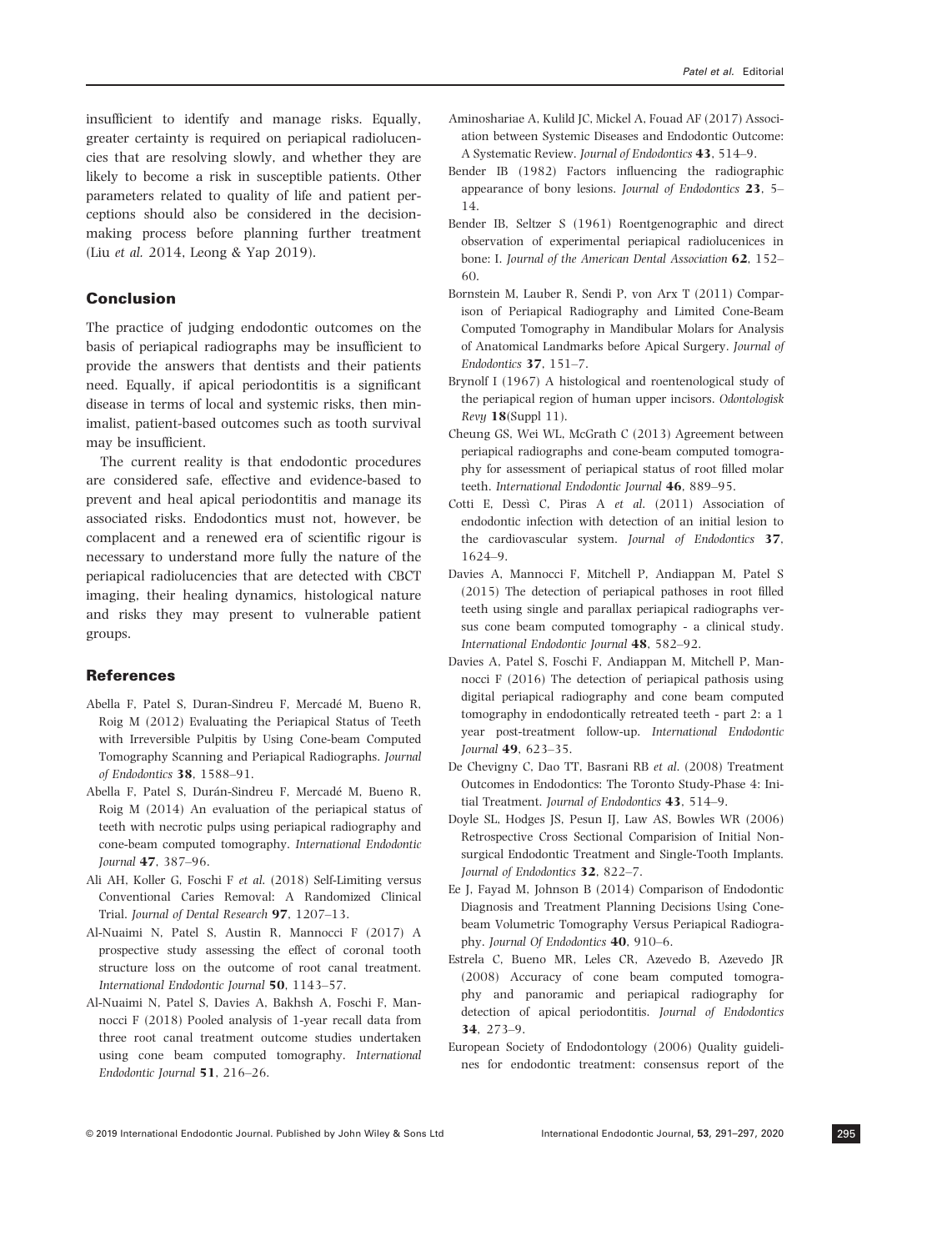European Society of Endodontology. International Endodontic Journal 39, 921–30.

- European Society of Endodontology (2019) European Society of Endodontology Position Statement: Use of Cone Beam Computed Tomography in Endodontics. International Endodontic Journal 47, 502–4.
- Friedman S, Abitbol S, Lawrence HP (2003) Treatment Outcome in Endodontics: The Toronto Study. Phase 1: Initial Treatment. Journal of Endodontics 29, 787–93.
- Guggenheimer J, Mayher D, Eghtesad B (2005) A survey of dental care protocols among US organ transplant centers. Clinical Transplant 19, 15–8.
- Hashem D, Mannocci F, Patel S et al. (2015) Clinical and Radiographic Assessment of the Efficacy of Calcium Silicate Indirect Pulp Capping. Journal Of Dental Research 94, 562–8.
- Huumonen S, Ørstavik D (2002) Radiological aspects of apical periodontitis. Endodontic Topics 1, 3-25.
- Kanagasingam S, Hussaini H, Soo I, Baharin S, Ashar A, Patel S (2017a) Accuracy of single and parallax film and digital periapical radiographs in diagnosing apical periodontitis - a cadaver study. International Endodontic Journal 50, 427–36.
- Kanagasingam S, Lim C, Yong C, Mannocci F, Patel S (2017b) Diagnostic accuracy of periapical radiography and cone beam computed tomography in detecting apical periodontitis using histopathological findings as a reference standard. International Endodontic Journal 50, 417-26.
- Kirkevang L-L, Hørsted-Bindlev P (2002) Technical aspects of treatment in relation to treatment outcomes. Endodontic Topics 2, 89–102.
- Kruse C, Spin-Neto R, Evar Kraft DC, Vaeth M, Kirkevang LL (2019) Diagnostic accuracy of cone beam computed tomography used for assessment of apical periodontitis: an ex vivo histopathological study on human cadavers. International Endodontic Journal 52, 439–50.
- Leong DJX, Yap AU (2019) Quality of life of patients with endodontically treated teeth: A systematic review. Australian Endodontic Journal 20,<0.1111/aej.12372>.
- Liu P, McGrath C, Cheung GS (2014) Improvement in oral health-related quality of life after endodontic treatment: a prospective longitudinal study. Journal of Endodontics 40, 805–10.
- Lofthag-Hansen S, Huumonen S, Gröndahl K, Gröndahl H (2007) Limited cone-beam CT and intraoral radiography for the diagnosis of periapical pathology. Oral Surgery, Oral Medicine, Oral Pathology, Oral Radiology, And Endodontology 103, 114–9.
- Low K, Dula K, Bürgin W, von Arx T  $(2008)$  Comparison of Periapical Radiography and Limited Cone-Beam Tomography in Posterior Maxillary Teeth Referred for Apical Surgery. Journal Of Endodontics 34, 557–62.
- National Joint registry 15th Annual Report 2018 (2018). [https://www.hqip.org.uk/resource/national-joint-registry-](https://www.hqip.org.uk/resource/national-joint-registry-15th-annual-report)[15th-annual-report.](https://www.hqip.org.uk/resource/national-joint-registry-15th-annual-report)
- Newman HN (1996) Focal infection. Journal of Dental Research 75, 1912–9.
- Ng Y, Mann V, Gulabivala K (2010) Tooth survival following non-surgical root canal treatment: a systemic review of the literature. International Endodontic Journal 43, 171– 89.
- Ng Y, Mann V, Gulabivala K (2011) A prospective study of the factors affecting outcomes of nonsurgical root canal treatment: part 1: periapical health. International Endodontic Journal 44, 583–609.
- Olsen I, van Winkelhoff AJ (2014) Acute focal infections of dental origin. Periodontolology 65, 178–89.
- Organ Donation and Transplantation Activity Report (2018/ 2019) [https://nhsbtdbe.blob.core.windows.net/umbraco](https://nhsbtdbe.blob.core.windows.net/umbraco-assets-corp/16469/organ-donation-and-transplantation-activity-report-2018-2019.pdf)[assets-corp/16469/organ-donation-and-transplantation-ac](https://nhsbtdbe.blob.core.windows.net/umbraco-assets-corp/16469/organ-donation-and-transplantation-activity-report-2018-2019.pdf) [tivity-report-2018-2019.pdf](https://nhsbtdbe.blob.core.windows.net/umbraco-assets-corp/16469/organ-donation-and-transplantation-activity-report-2018-2019.pdf).
- Oriol I, Sabe N, Melilli E et al. (2015) Factors influencing mortality in solid organ transplant recipients with bloodstream infection. Clinical Microbiology and Infection 21, 1104.e9–14.
- Patel S, Wilson R, Dawood A, Foschi F, Mannocci F (2012) The detection of periapical pathosis using digital periapical radiography and cone beam computed tomography - Part 2: a 1-year post-treatment follow-up. International Endodontic Journal 45, 711–23.
- Patel S, Patel R, Foschi F, Mannocci F (2019a) The Impact of Different Diagnostic Imaging Modalities on the Evaluation of Root Canal Anatomy and Endodontic Residents' Stress Levels: A Clinical Study. Journal of Endodontics 45, 406–13.<https://doi.org/10.1016/j.joen.2018.12.001>.
- Patel S, Brown J, Pimentel T, Kelly RD, Abella F, Durack C (2019b) Cone beam computed tomography in Endodontics - a review of the literature. International Endodontic Journal 52, 1138–52[.https://doi.org/10.1111/iej.13115.](https://doi.org/10.1111/iej.13115)
- Paula-Silva F, Wu M, Leonardo M, Bezerra da Silva L, Wesselink P (2009) Accuracy of Periapical Radiography and Cone-Beam Computed Tomography Scans in Diagnosing Apical Periodontitis Using Histopathological Findings as a Gold Standard. Journal Of Endodontics 35, 1009–12.
- Rodríguez G, Abella F, Durán-Sindreu F et al. (2017a) Influence of cone-beam computed tomography in clinical decision making among specialists. Journal of Endodontics 43, 194–9.
- Rodríguez G, Patel S, Durán-Sindreu F, Roig M, Abella F (2017b) Influence of cone-beam computed tomography on endodontic retreatment strategies among general dental practitioners and endodontists. Journal of Endodontics 43, 1433–7.
- Rustemeyer J, Bremerich A (2007) Necessity of surgical dental foci treatment prior to organ transplantation and heart valve replacement. Clinical Oral Investigations 11, 171–4.
- Setzer FC, Hinckley N, Kohli MR, Karabucak B (2017) A Survey of Cone-beam Computed Tomographic Use among Endodontic Practitioners in the United States. Journal of Endodontics 43, 699–704.